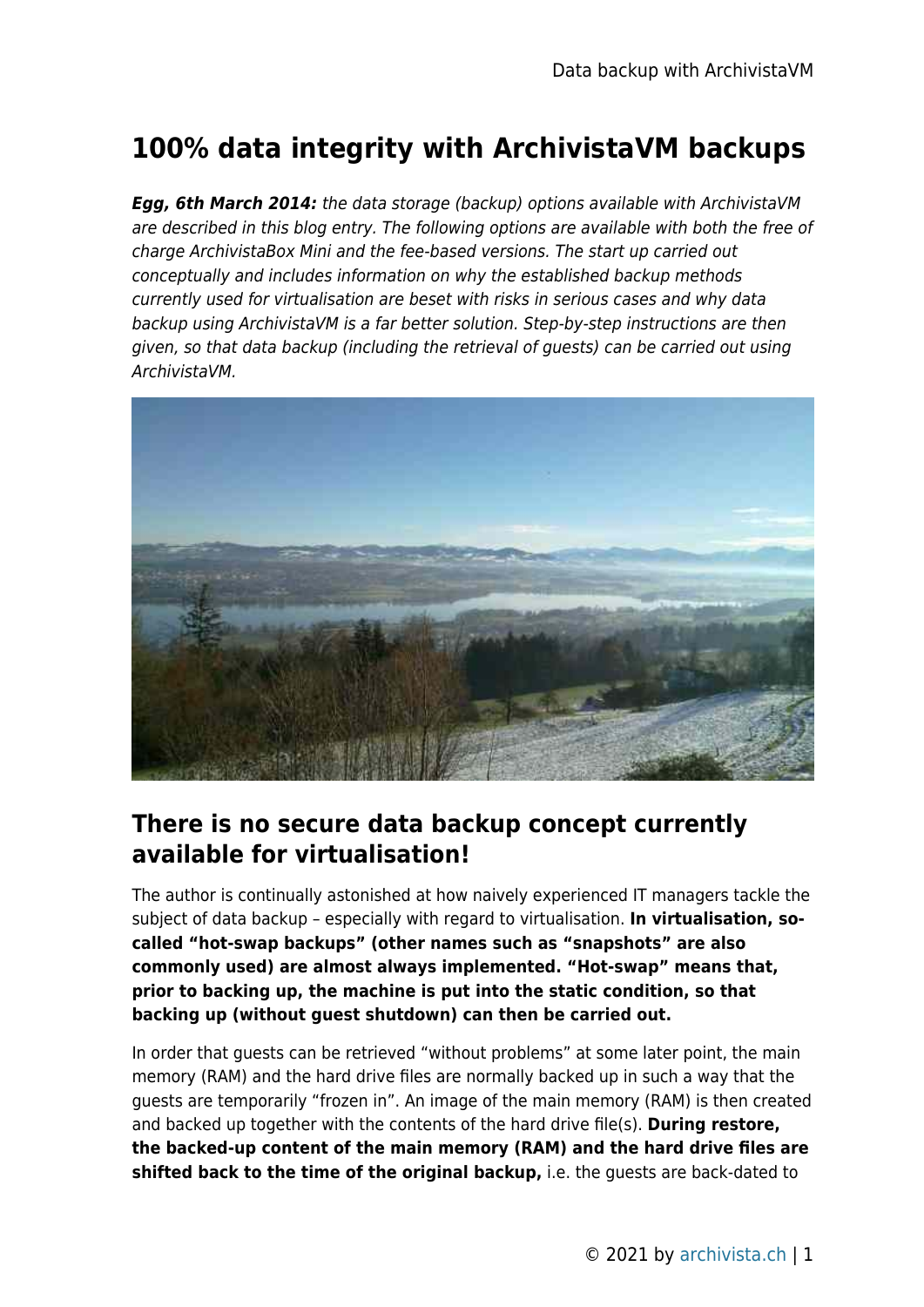the point in the operation when the hot-swap data backup was implemented.

This ensures that the exact conditions that existed at the time of the data backup are recreated. **However, such backups cannot be regarded as static, because during hot-swap operations, no checks are carried out as to whether the data actually exists in a static condition.** In the worst case scenario, the **backup is in a state where the operating system itself has stalled. Alternatively, the backedup files in the database server are corrupted;** in the best case scenario, these files can be retrieved, though retrieval is usually extremely time-consuming.

For database applications (which are the rule in the server environment), plug-ins are often installed in the guests, so that the databases are briefly paused prior to the creation of the memory image (for example); this, however, requires plug-ins to be available and also that the corresponding versions, the virtualisation software and the guest software are compatible. So, what can go wrong? Very simply, the virtualised guests can only be backed up if the virtualisation software provider makes the operating system plug-ins available. Or to put it another way, if there is no plug-in being used for the operating system, no accurate data backups can be carried out. **Ultimately, this is sold as 'certified for XYZ', but it should be labelled 'limited to XYZ'.**

## **The ArchivistaVM concept**

Things can be a lot simpler than the process described above. The host (virtualisation software) and the guest (virtualised operating system) operate autonomously, the **guest is briefly shut down during data backup, data backup is executed and the guest is rebooted.** If the guests are redundant on the hard drive, the time during which the guest is unavailable can be extremely short. Guest shutdown, 2nd hard drive unmounted, guest booted, backup executed, 2nd hard drive re-mounted.

If no guest shutdown is carried out (in the Linux environment this is generally frowned upon, long uptimes are the pride of any administrator), the relevant scripts in ArchivistaVM can be started outside the guest before and after data backup, which thereby ensures that the data in the guest is in a static condition. But if we're being honest, even Linux operating systems are nowadays much more readily updated than they were previously, and here too it is becoming increasingly desirable to backup the entire guest, so as not to be in the position of having the wrong version of the database server when retrieving on some future "Day X".

The concept used by ArchivistaVM is sadly not used for virtualisation solutions, **although instances are 100% static and autonomous only in this concept.** The concept needs no additional data backup software, as many instances as required can be backed up retrospectively and there is no guest-dependency – in a nutshell, these are standard compliant hard drive files which, if necessary, can be booted or opened offline **(more on that to follow shortly).**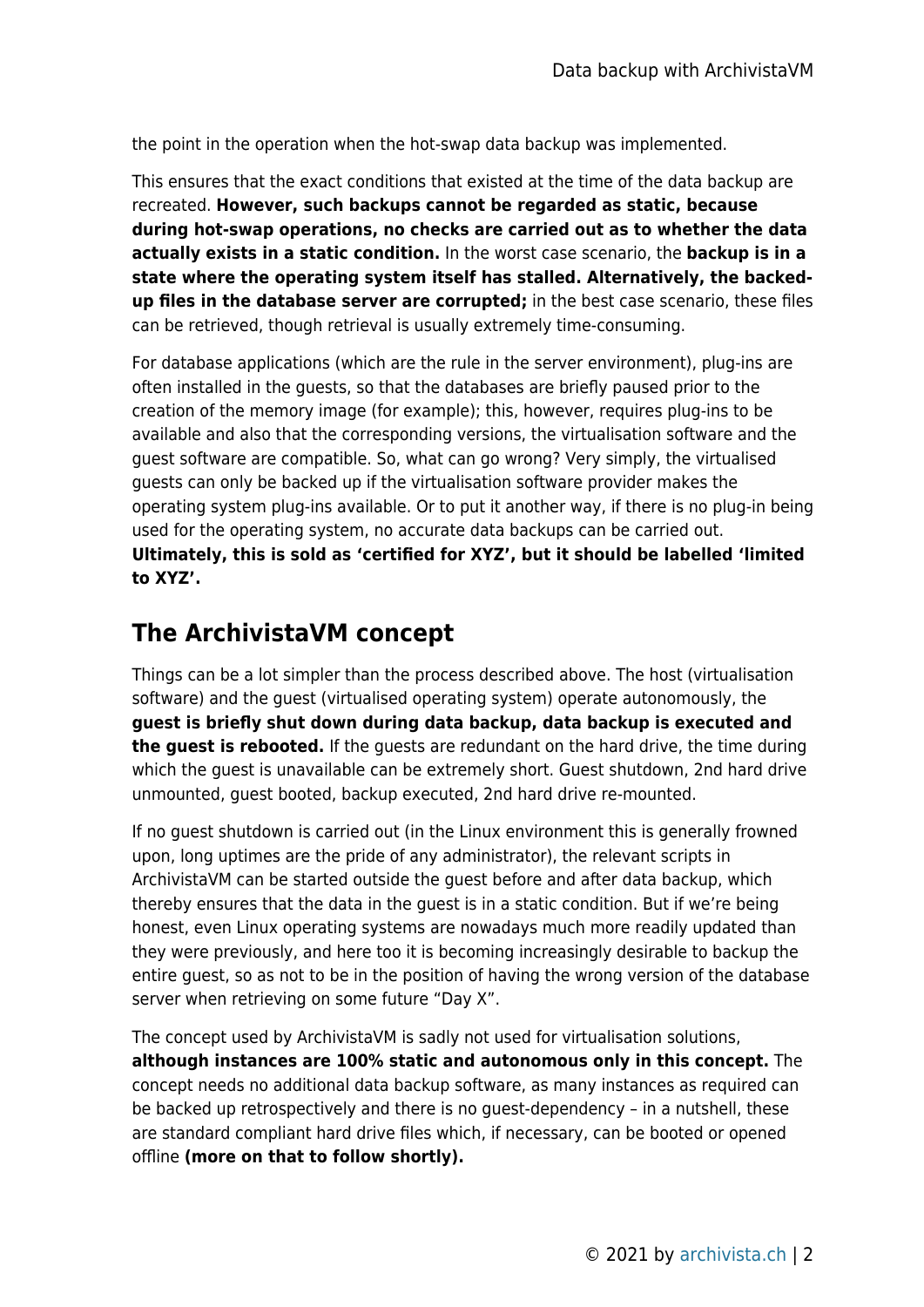*Note: Just to make sure that we all completely understand each other, ArchivistaVM can, of course, implement trouble-free hot-swap backups in the qcow2 format, but these backups contain precisely the same defects as the other solutions, so we won't highlight these further!*

### **Backing up and retrieving guests with ArchivistaVM**

Of course, guests (instances) can only be backed up if they have already been set up; if nothing has been set up, then there is nothing to back up. If this is the case, the data can be backed up in ArchivistaVM to the **left of the "backup" menu item and in "jobs"** by going down and **clicking on the "create new job"** arrow.

| <b>VM Manager</b>                           | <b>Backup</b>                                      |  |  |  |  |  |
|---------------------------------------------|----------------------------------------------------|--|--|--|--|--|
| <b>Virtual Machines</b><br>Upload ISO files | <b>Jobs</b><br><b>Files</b><br><b>Restore</b>      |  |  |  |  |  |
| Configuration                               | <b>Backup Jobs</b>                                 |  |  |  |  |  |
| System<br><b>Backup</b><br>Users            | Create new job<br>bre www.wp jows wefined<br>➡ add |  |  |  |  |  |

The data backup options can now be established. Note the **"Destination"** and **"External device"** fields. Provided no external device (hard drive) is present (which is the case in the following first attempts), the data is backed up into this directory on the internal hard drive.

*Note:* If the data needs to be saved to an external hard drive at some later point, then naturally, in the context of these instructions, it would be advisable to first try out the simpler variant (no external drive necessary).

The **"Keep old backups (1-x)"** field deserves special mention at this point. This allows specification of the number of backups before the last (oldest) backup is overwritten.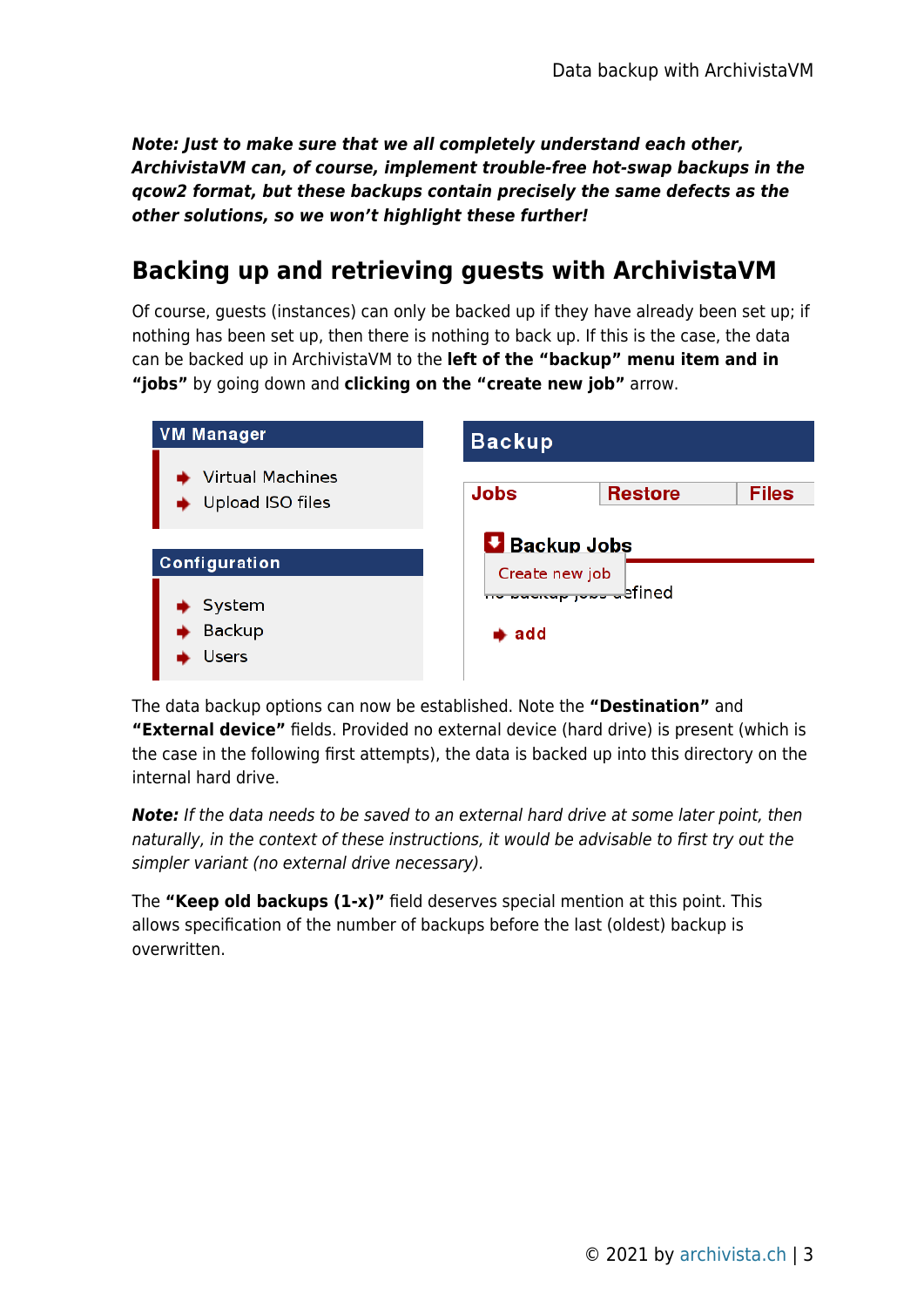| <b>Backup</b>       |                |                                                   |                          |                              |
|---------------------|----------------|---------------------------------------------------|--------------------------|------------------------------|
| Jobs                | <b>Restore</b> | <b>Files</b>                                      |                          |                              |
| Create new job      |                |                                                   |                          |                              |
| Cluster Node:       |                | avbox179 (192.168.0.179)                          | $\overline{\phantom{a}}$ | Send email to:               |
| Destination:        |                | /var/lib/vz/dump                                  |                          | Include all VMs:             |
| External device:    |                |                                                   |                          | Keep old backups $(1-x)$ : 5 |
| Day of Week:        |                | Mon Tue Wed Thu Fri Sat Sun<br>∣√<br>√<br>∣√<br>M | ∨<br>∣√                  | Script before backup:        |
| Start time:         |                | $02$ : 00                                         |                          | Script after backup:         |
| Mode:               |                | stop                                              |                          |                              |
|                     |                |                                                   |                          |                              |
| <b>VMID</b>         | <b>Status</b>  | Name                                              | <b>VM Type</b>           | <b>Disk size</b>             |
| 101<br>$\checkmark$ | stopped        | test                                              | qemu                     | $0.00$ GB                    |
| save                |                |                                                   |                          |                              |

**Note:** In order to **back up the data onto an external hard drive, the drive identifier must first be entered** (e.g. /dev/sdb1, /dev/sdc1) under **"external device".** In this case, the target directory merely serves as the mounting point for the external device; the guests themselves are not saved in this target directory, but directly onto the external device. **The external drive identifier can be called using the "restore" tab.**

**Note II:** In contrast to earlier versions of the ArchivistaVM, **NTFS-formatted drives can be used** with the current version. However, it should be noted that when **using NTFS-formatted drives, no restore-on-the-fly is possible.**

| <b>Backup</b>               |                |   |                             |          |                      |                    |                  |
|-----------------------------|----------------|---|-----------------------------|----------|----------------------|--------------------|------------------|
| Jobs                        | <b>Restore</b> |   | <b>Files</b>                |          |                      |                    |                  |
| <b>Backup Jobs</b>          |                |   |                             |          |                      |                    |                  |
| Node                        |                |   | Mon Tue Wed Thu Fri Sat Sun |          | <b>Start</b><br>time | <b>Destination</b> | <b>Selection</b> |
| avbox179                    | $\prec'$       | 4 |                             | $\prec'$ | 02:00                | /var/lib/vz/dump   | 101              |
| Edit<br>Delete<br>Start now |                |   |                             |          |                      |                    |                  |

Data backup can now be set to the desired time (in this case 02:00 am). The job should, of course, be tested immediately. This is done by going down, **clicking on the arrow for the corresponding job and then selecting "Start now".** This triggers a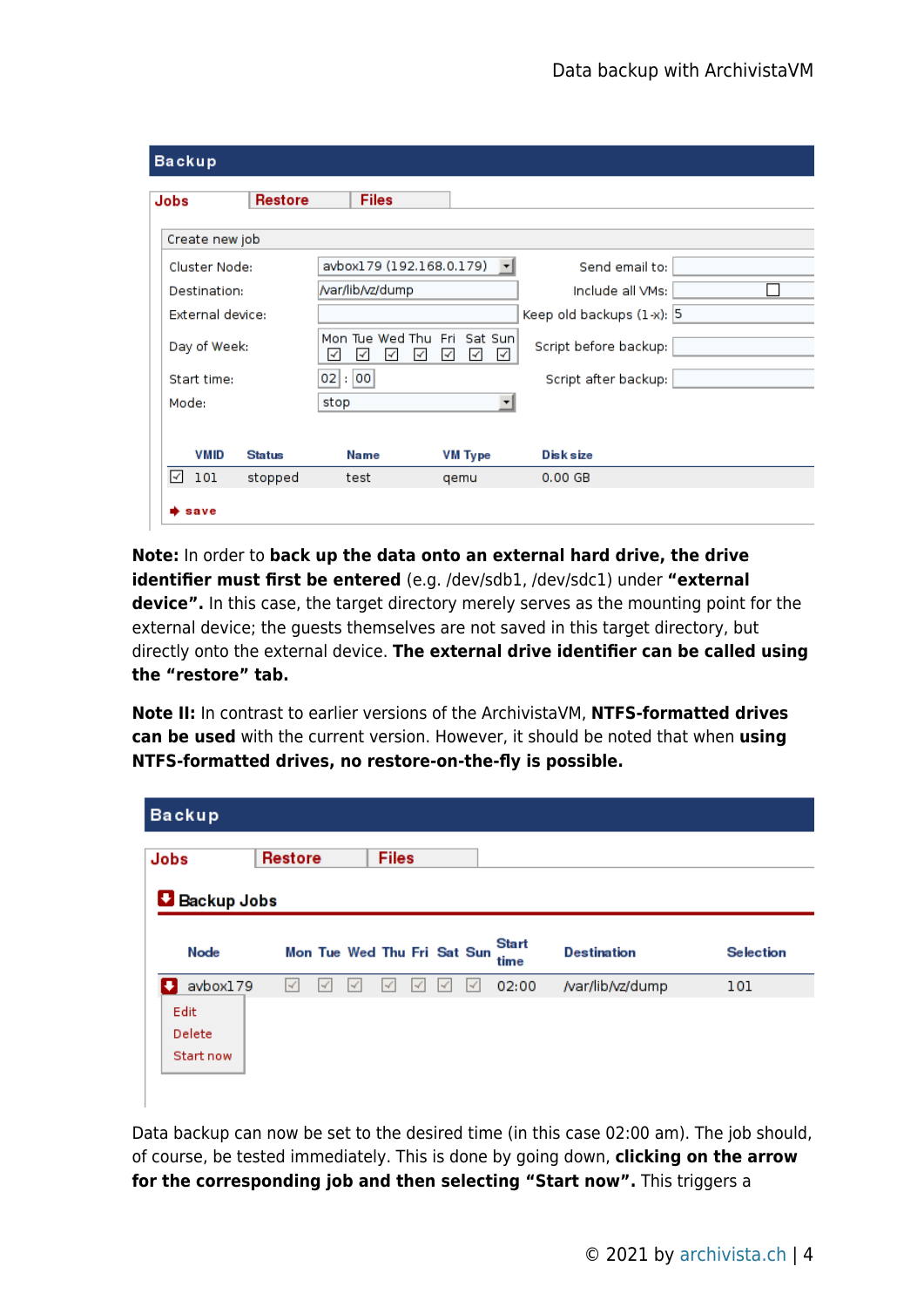prompt, asking whether data backup should be started. Please confirm.

| <b>Backup</b> |                |              |                 |
|---------------|----------------|--------------|-----------------|
| Jobs          | <b>Restore</b> | <b>Files</b> |                 |
| Confirm       |                |              |                 |
|               |                |              | Confirm backup? |
|               |                |              | Cancel<br>Start |

The data backup will now be executed. The log files can be monitored under the "data backup" menu item.

|      | <b>Backup</b>                                                                                                                                                                                                                                                                                                                                 |                |  |  |  |              |  |  |                             |                      |                                                                       |                                                                                                          |  |
|------|-----------------------------------------------------------------------------------------------------------------------------------------------------------------------------------------------------------------------------------------------------------------------------------------------------------------------------------------------|----------------|--|--|--|--------------|--|--|-----------------------------|----------------------|-----------------------------------------------------------------------|----------------------------------------------------------------------------------------------------------|--|
| Jobs |                                                                                                                                                                                                                                                                                                                                               | <b>Restore</b> |  |  |  | <b>Files</b> |  |  |                             |                      |                                                                       |                                                                                                          |  |
|      | <b>L</b> Backup Jobs                                                                                                                                                                                                                                                                                                                          |                |  |  |  |              |  |  |                             |                      |                                                                       |                                                                                                          |  |
|      | Node                                                                                                                                                                                                                                                                                                                                          |                |  |  |  |              |  |  | Mon Tue Wed Thu Fri Sat Sun | <b>Start</b><br>time | <b>Destination</b>                                                    | <b>Selection</b>                                                                                         |  |
|      | aybox179                                                                                                                                                                                                                                                                                                                                      |                |  |  |  |              |  |  |                             | 02:00                | /var/lib/vz/dump                                                      | 101                                                                                                      |  |
|      | $\clubsuit$ add<br>Apr 08 20:42:05: Finished Backup of VM 101 (00:00:45)<br>Apr 08 20:42:05: file size 166M<br>Apr 08 20:41:20: now save file /var/lib/vz/images/101/101.conf<br>Apr 08 20:41:20: keep old backups: 30<br>Apr 08 20:41:20: creating archive in '/var/lib/vz/dump/101'<br>Apr 08 20:41:20: Starting Backup of VM 101<br>51 101 |                |  |  |  |              |  |  |                             |                      | Apr 08 20:41:20: now save file /var/lib/vz/images/101/vm-101-disk.raw | Apr 08 20:41:19: Starting new backup job - vzdump --quiet --stop --dumpdir /var/lib/vz/dump --keepbackup |  |

Once the operation is complete, the "finished backup" message is displayed.

#### **Retrieving backed-up data**

In order to retrieve previously backed-up data, use the "restore" tab next to "jobs" in the "data backup" sub-menu. This allows viewing of the existing backups.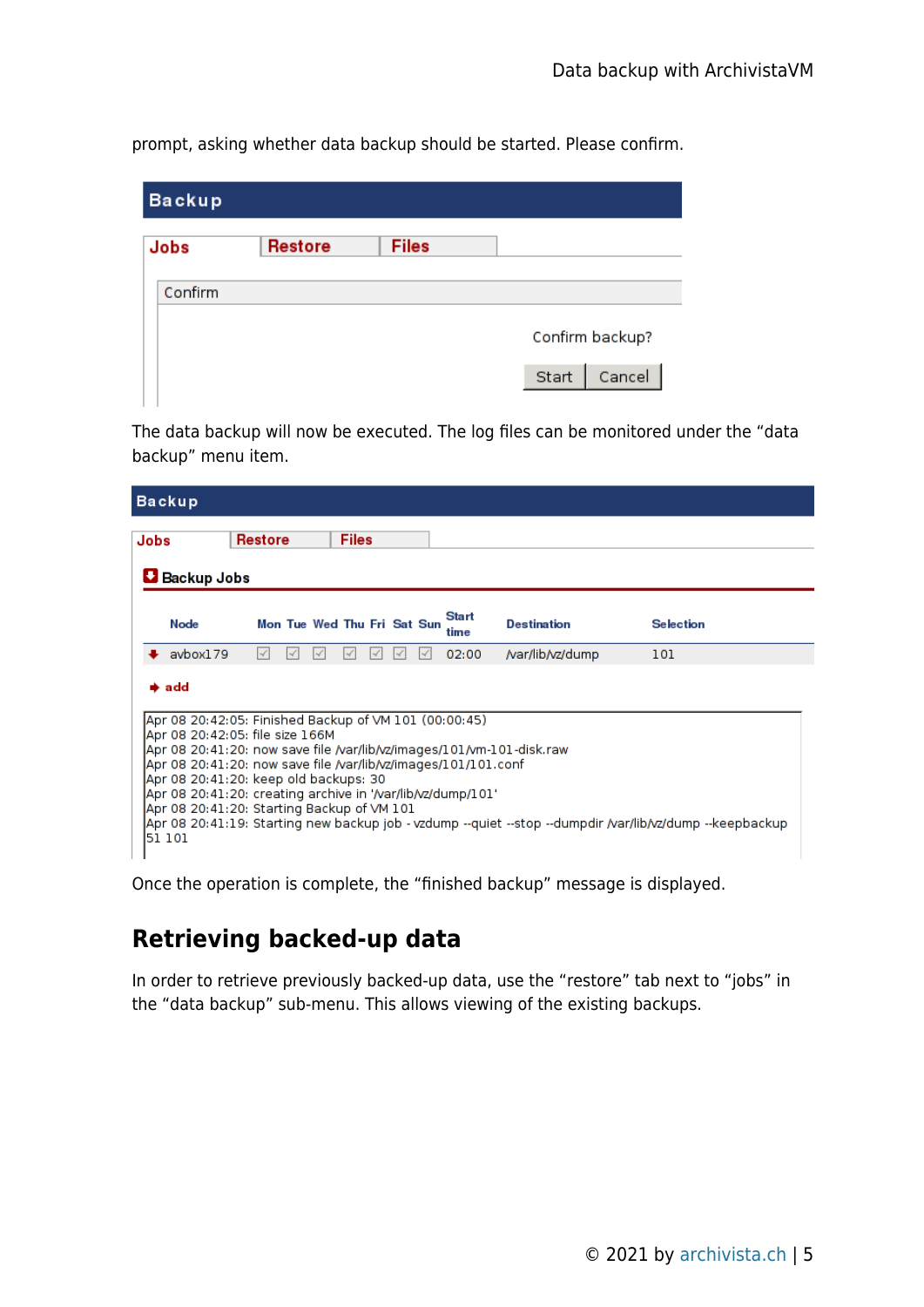| <b>Backup</b>     |         |                                              |
|-------------------|---------|----------------------------------------------|
| Jobs              | Restore | <b>Files</b>                                 |
| External device:  |         |                                              |
| From path:        |         | /var/lib/vz/dump                             |
| From ID:          |         |                                              |
| Version:          | 1       |                                              |
| New ID:           |         |                                              |
| $\bullet$ restore |         |                                              |
|                   |         | ID: 101, Version: 1 (2014-04-08), name: test |

In order to retrieve a backup, its ID, the correct version number and a new ID for the restored data must be entered. In our example, ID 101 is to be retrieved using Version 1 and restored to ID 201.

| <b>Backup</b>    |                |                                              |
|------------------|----------------|----------------------------------------------|
| Jobs             | <b>Restore</b> | <b>Files</b>                                 |
| External device: |                |                                              |
| From path:       |                | /var/lib/vz/dump                             |
| From ID:         |                | 101                                          |
| Version:         |                | 1                                            |
| New ID:          |                | 201                                          |
| restore          |                |                                              |
|                  |                | ID: 101, Version: 1 (2014-04-08), name: test |

The operation can now be executed using the **"Restore" tab.** Here too, status reports are available under the "jobs" tab. Once the **"restore successful"** message is displayed, the operation is complete.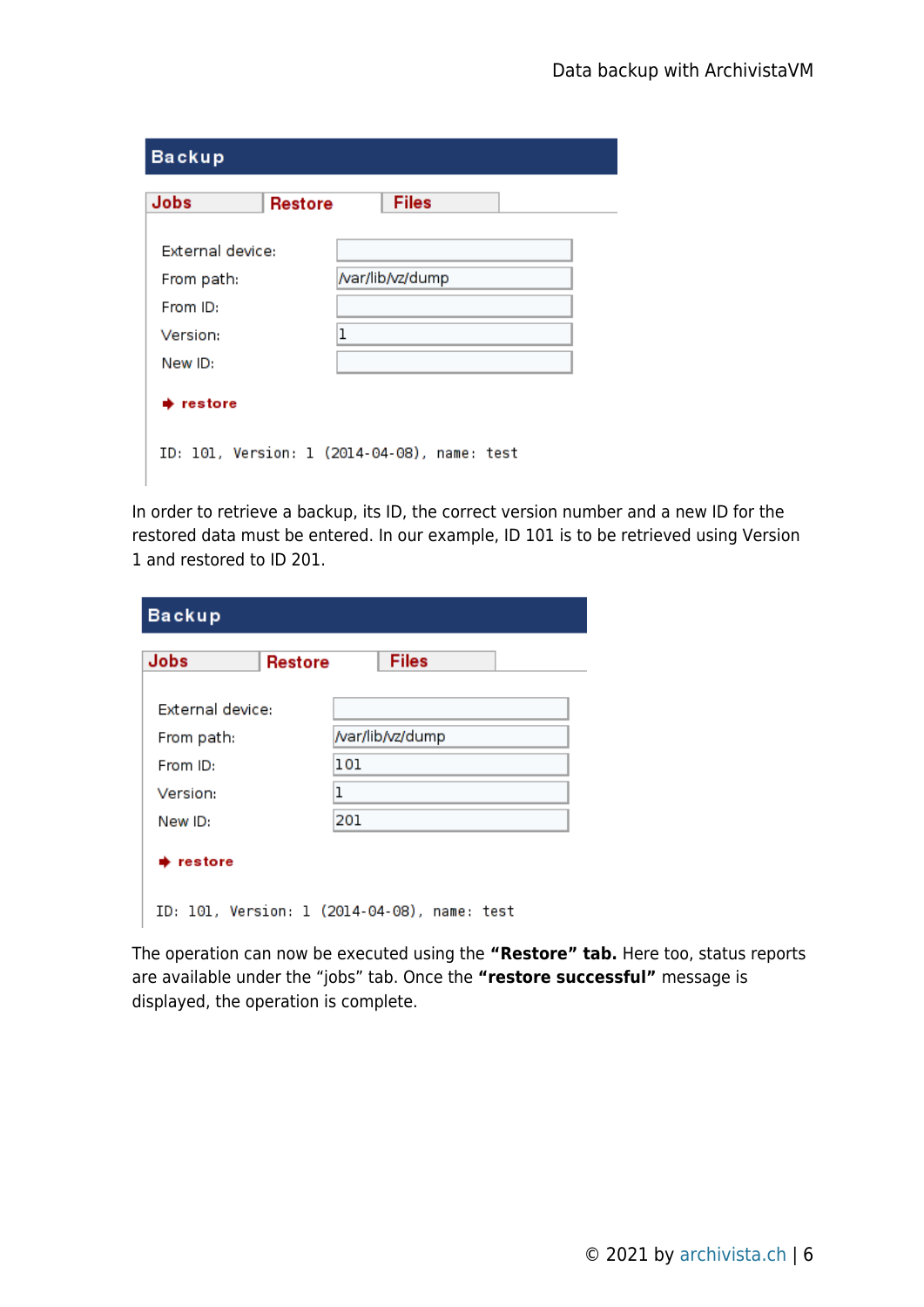

**Note:** For large guests (instances), this operation can take several hours. Depending on the hard drive and interface used (USB2/USB3), **average retrieval speeds of 50 – 200 MB per second can be expected.**

**Note II: Instance retrieval cannot be started unaltered whilst another instance is in progress, since this would mean the same Mac- and IP addresses being used twice.** The Mac-address can be altered using the "hardware" tab, by removing the network card and then replacing it with a new Mac-address. The guest can then be started and the IP-address(es) changed. Only then can the two instances be started (if, of course, this is actually necessary).

## **Backing up onto external devices (hard drives)**

In order to **backup onto an external hard drive,** the **correct identifier (e.g.: /dev/sdb1, /dev/sdc1) for the job definition must be entered.** The simplest way is to **call up the identifier using the "restore" tab in the connected (not the mounted) drive.** Provided the drive is connected, the identifier will be visible under **"External device"** (in our example: /dev/sdb1).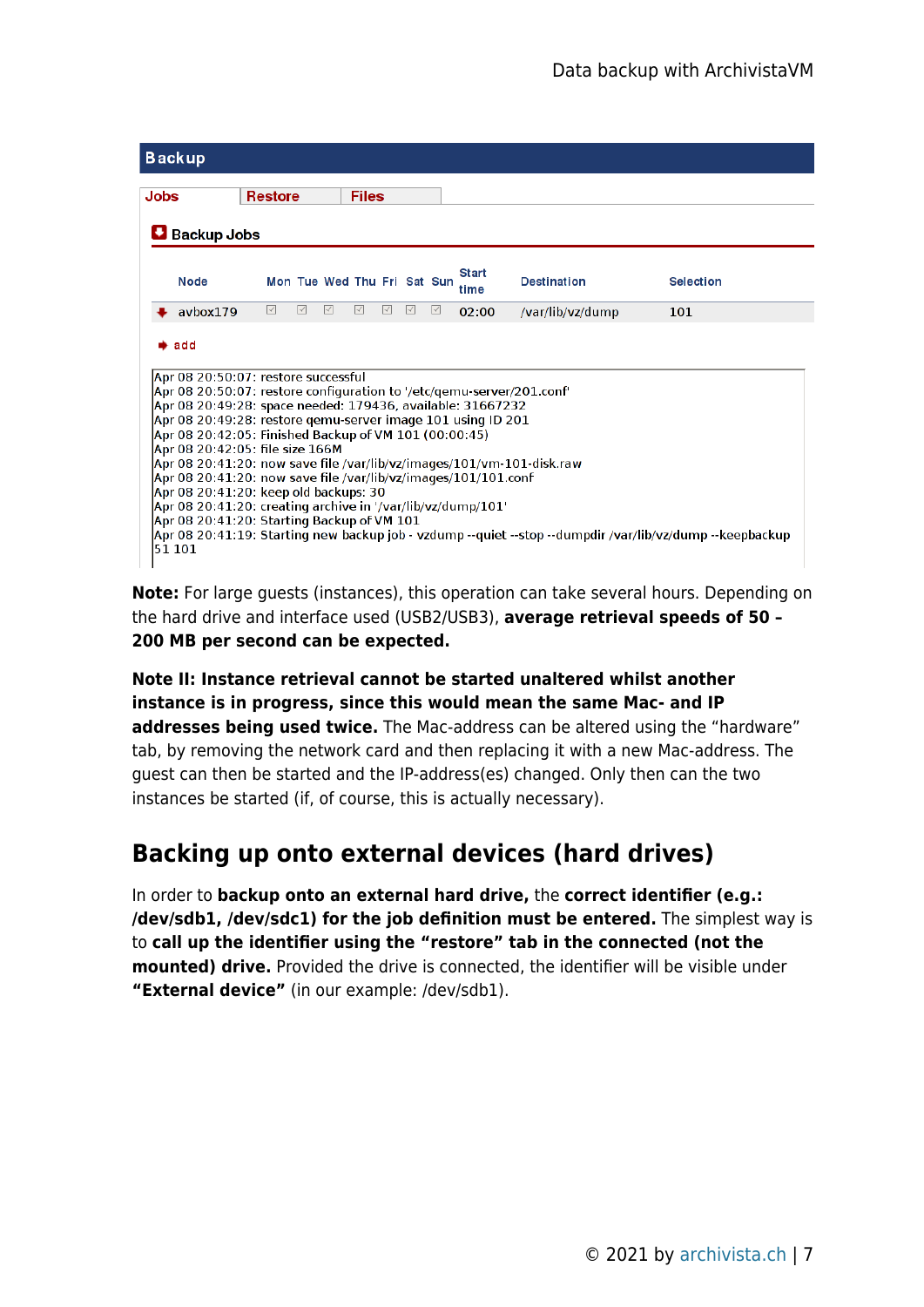| <b>Backup</b>           |                |           |                  |  |
|-------------------------|----------------|-----------|------------------|--|
| <b>Jobs</b>             | <b>Restore</b> |           | <b>Files</b>     |  |
| <b>External device:</b> |                | /dev/sdb1 |                  |  |
| From path:              |                |           | /var/lib/vz/dump |  |
| From ID:                |                |           |                  |  |
| Version:                |                | 1         |                  |  |
| New ID:                 |                |           |                  |  |
| restore                 |                |           |                  |  |

A new backup can now be created under **"Jobs"**, by entering the identifier under **"External device".**

| <b>Backup</b> |                      |                |                  |                                       |                                       |                              |   |  |  |
|---------------|----------------------|----------------|------------------|---------------------------------------|---------------------------------------|------------------------------|---|--|--|
| Jobs          |                      | <b>Restore</b> |                  | <b>Files</b>                          |                                       |                              |   |  |  |
|               | Create new job       |                |                  |                                       |                                       |                              |   |  |  |
|               | <b>Cluster Node:</b> |                |                  | avbox179 (192.168.0.179)              |                                       | Send email to:               |   |  |  |
|               | Destination:         |                | /var/lib/vz/dump |                                       |                                       | Include all VMs:             | П |  |  |
|               | External device:     |                | /dev/sdb1        |                                       |                                       | Keep old backups $(1-x)$ : 2 |   |  |  |
|               | Day of Week:         |                | ⊡<br>$\prec$     | Mon Tue Wed Thu<br>$\prec$<br>$\prec$ | - Fri<br>Sat Sun<br>$\prec$<br>☑<br>⊡ | Script before backup:        |   |  |  |
|               | Start time:          |                | 02 : 00          |                                       |                                       | Script after backup:         |   |  |  |
| Mode:         |                      |                | stop             |                                       |                                       |                              |   |  |  |
|               |                      |                |                  |                                       |                                       |                              |   |  |  |
|               | <b>VMID</b>          | <b>Status</b>  | Name             |                                       | <b>VM Type</b>                        | Disk size                    |   |  |  |
| □             | 101                  | stopped        | test             |                                       | qemu                                  | $0.00$ GB                    |   |  |  |
| ☑             | 201                  | stopped        | test             |                                       | qemu                                  | $0.00$ GB                    |   |  |  |
|               | save                 |                |                  |                                       |                                       |                              |   |  |  |

**Note: Provided that an entry exists under "external device", the backup will immediately be executed onto an external hard drive.** If the entry is inconsistent, the backup cannot be executed; this is then reported in the log file.

**Note II: The two options "stop" and "cluster" are available under "mode". The "cluster" option allows backups to be created in clustered servers (a minimum of two ArchivistaVM servers).** An instance to be backed up on the first